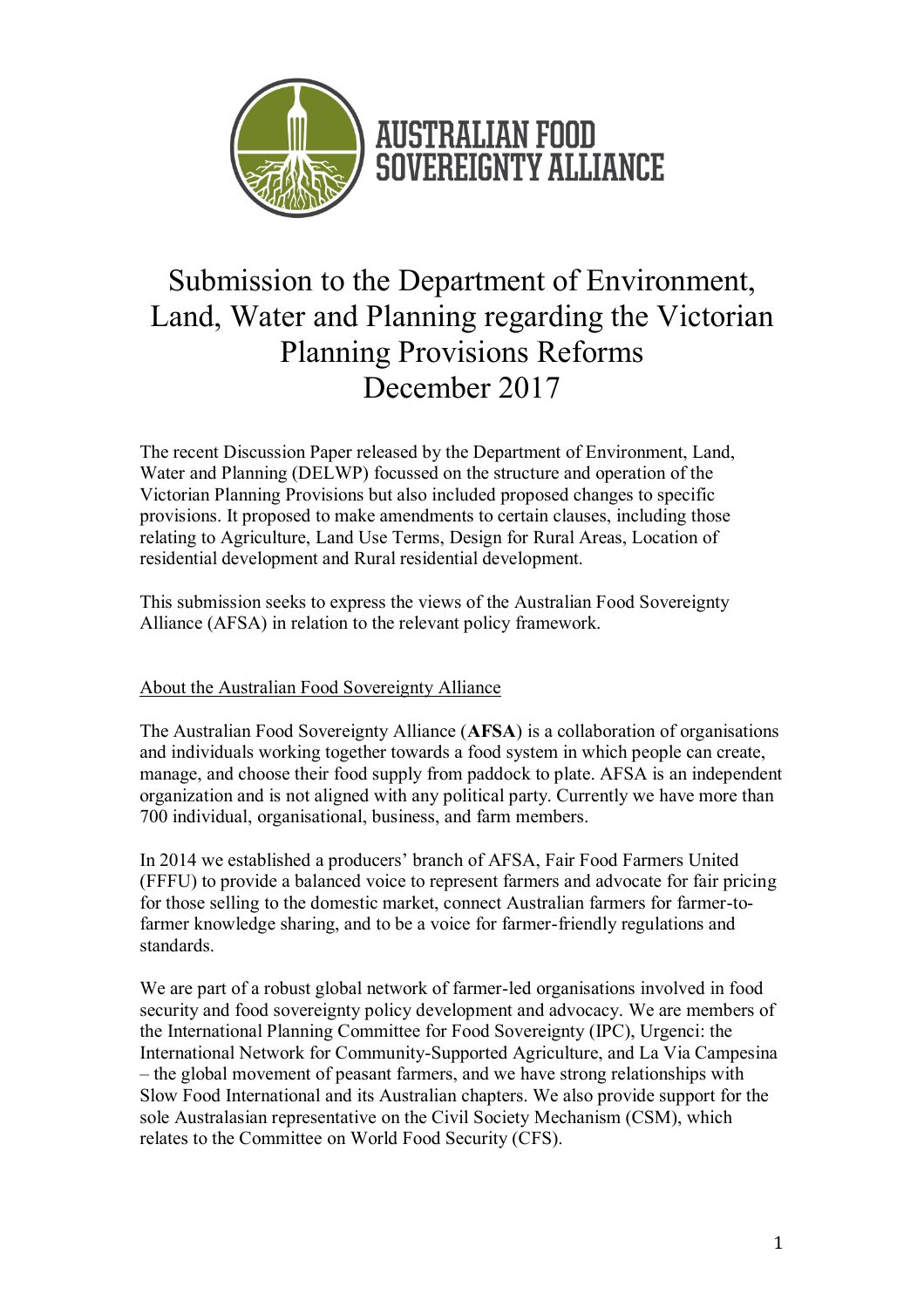We work extensively with primary food producers and consumers across every state and territory in Australia. Our committee has consisted of published academics and lecturers from the University of Melbourne, RMIT, Deakin University, University of Tasmania, University of Sydney, and QUT. We have also had representation from farmers from every state, and local advocates and campaigners such as Food Connect, Friends of the Earth, Regrarians, Fair Food Brisbane, and the Permaculture Network.

Our vision is to enable regenerative farming businesses to thrive. Australians increasingly care about the way their food is produced, including its social and environmental impacts. They seek out food that is grown locally and without damage to the environment. Food produced on small regenerative farms is increasingly in demand, and we believe that it is critical that government heeds changing community expectations and facilitates, supports and encourages the growth and viability of regenerative agriculture while protecting the environment and human and animal health.

The Victorian Planning Provisions (VPPs) are the planning controls upon which all land use decision are made.

#### Modification of Clause 35.07

The Government proposes to review the Farming Zone having regard to the following:

"a) Allow more primary produce sales as a Section 1 (as of right) use by increasing the floor area condition and allow a wider range of related goods to be sold."

The justification was provided as follows:

"This change would support a use that is compatible with agricultural land uses, has relatively low amenity impacts, and facilitates more adaptable business models for farmers. Allowing more 'primary produce sales' as of right (with size conditions) would increase the planning system's responsiveness to new business trends, including the farm-to-table movement which is increasing in popularity across the state and is a welcome income stream for many farmers."

AFSA supports this proposal in relation to the modification of the clause to facilitate on-farm sales of primary produce in direct recognition of the farm-to-table movement. Many farms are operated as home businesses and require an increase in resources and sacrifices to abide by the relevant regulations. The reform process would benefit from collecting information about what business models work best for produce sales based on real case studies.

Recommendation 1: DELWP policy officers should make on-site farm visits to collect such information about suitable on-farm sales plans. Reformed policies should provide for flexible application and regulation to fulfil the policy's intention to 'welcome income stream for many farmers'.

#### Floor space

The proposal informs that the floor area condition will be increased to allow a wider range of related goods to be sold.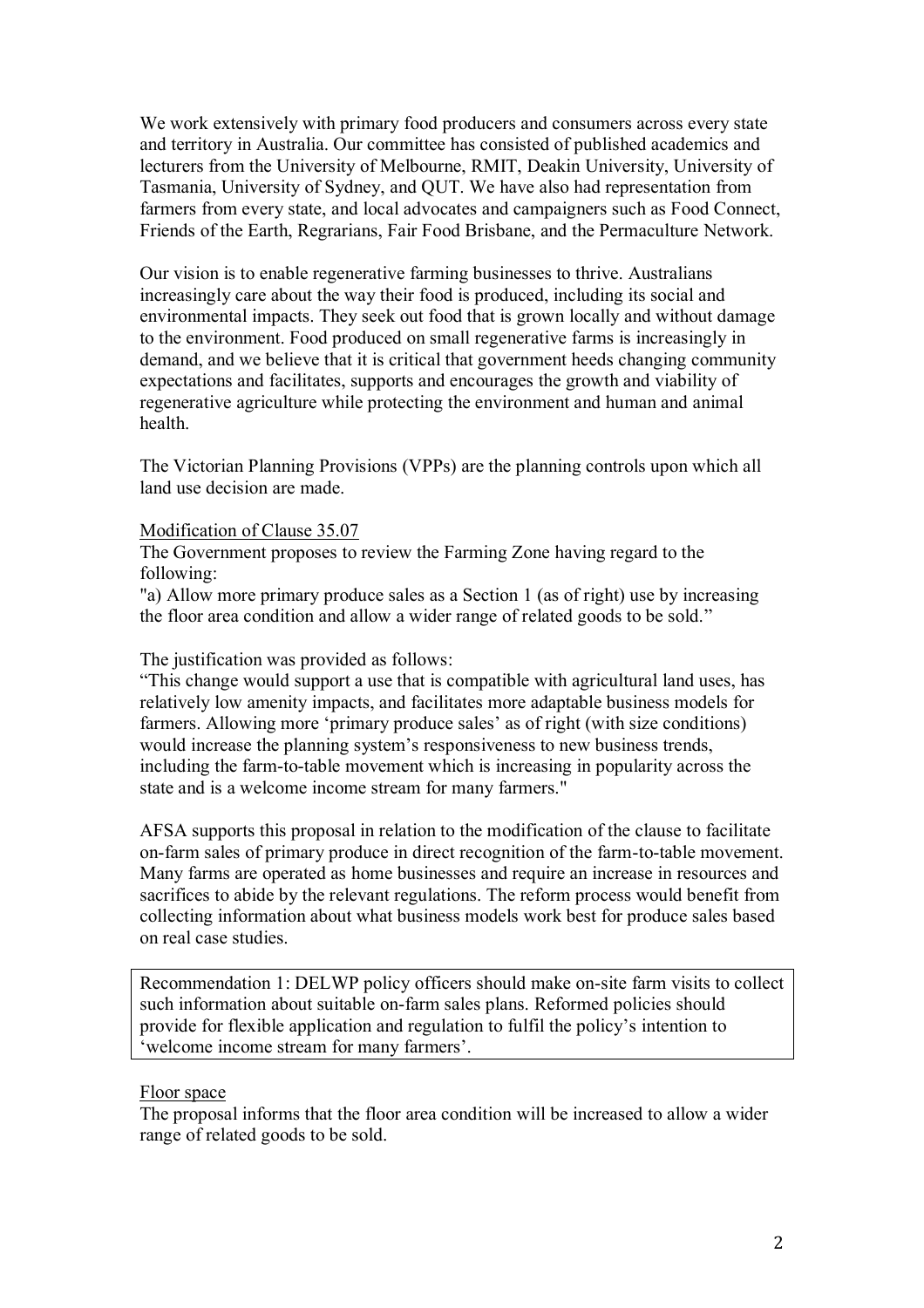Comparatively, the regulations regarding floor space that apply in the state of NSW have regard to 'floor space ratio' and a Floor Space Ratio Map according to the Standard Instrument Principal Local Environmental Plan. All affected stakeholders should receive information regarding how floor space should be determined and what other ways the VPPs will support the profitability of on-farm sales other than increasing the floor space allowed on the property.

Recommendation 2: Size conditions considered a Section 1 use should be compatible with the land use and bolster an income stream for farmers. A suitable 'floor area condition' should be assessed on a flexible, on-the-merits basis that is compatible with farming land uses. The increase in floor size will only be effective if the clause operates in conjunction with the permitted sale of produce reasonably necessary for the success of farming businesses in Victoria.

## Clause 74

According to the Discussion Paper, Land Use Terms will also be modified and reviewed. A number of land use terms are to be added including 'Rural workers accommodation'. The land use terms to be reviewed include 'Primary produce sales', 'Animal keeping', 'Community market' and 'Agriculture'.

DELWP justified these changes by explaining that modernising the terms will simplify the use of the planning system. A survey was completed in July 2017, which suggested a holistic review ought to be done to achieve this.

AFSA supports the simplification of the planning system and the use of plain-English terms that the community readily understands. We also support DELWP's aims to 'be less prescriptive by removing overly specific terms'. In 'broadening terms and definitions to account for rapidly shifting industries and lifestyles', the broadened terms should take into account the plethora of farming practices and transparently release information about which farming methods were accounted for. Definitions should reflect real on-farm examples for accuracy and better representation across the state.

Recommendation 3: DELWP should define the land uses with distinction so that the number of permit triggers associated with overly broad definitions is reduced.

## **Other**

Due to the established 'non-user friendly' nature of the Victorian Planning Provisions, the streamlined assessment process for 'low-risk permit applications' is welcomed. The expanded role of Vic Smart to facilitate this is also welcomed. However, further information about how the role of Vic Smart will assist farmers is requested.

Recommendation 4: The Department should collaborate with bodies that support small-scale and free range farming, such as AFSA, so that specific feedback to the proposals relating to agricultural land uses can be made in a holistic manner.